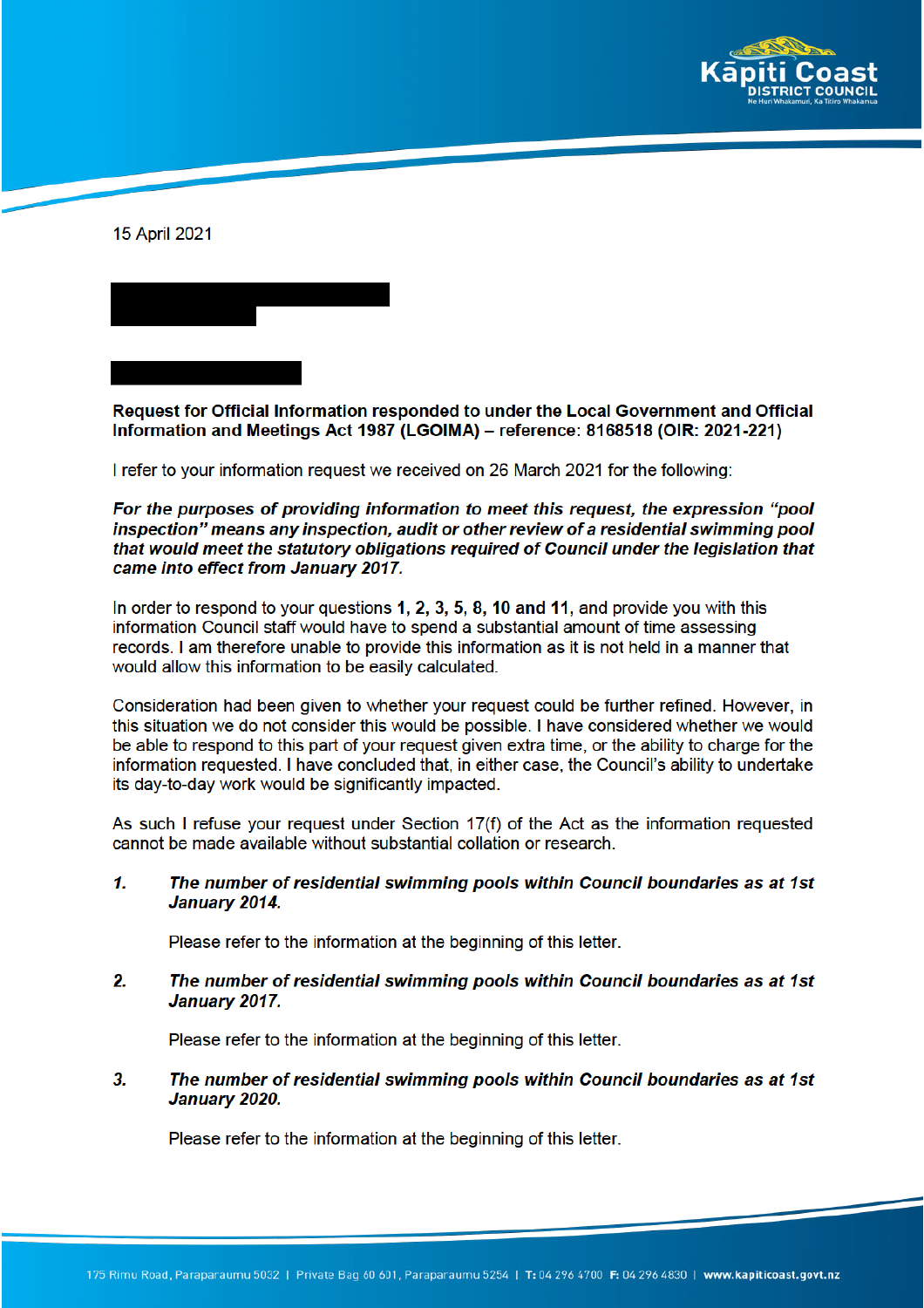*4. The number of residential swimming pools within Council boundaries that had a pool inspection conducted on them between 1st January 2014 and 31st December 2016.* 

There were 822 based on the criteria you provided.

*5. The number of residential swimming pools within Council boundaries that did not have a pool inspection conducted on them between 1st January 2014 and 31st December 2016.* 

Please refer to the information at the beginning of this letter.

*6. The number of residential swimming pools within Council boundaries that failed a pool inspection conducted on them between 1st January 2014 and 31st December 2016.*

There were 375 based on the criteria you provided.

*7. The number of residential swimming pools within Council boundaries that had a pool inspection conducted on them between 1st January 2017 and 31st December 2019.* 

There were 1011 based on the criteria you provided.

*8. The number of residential swimming pools within Council boundaries that did not have a pool inspection conducted on them between 1st January 2017 and 31st December 2019.* 

Please refer to the information at the beginning of this letter.

*9. The number of residential swimming pools within Council boundaries that failed a pool inspection conducted on them between 1st January 2017 and 31st December 2019.*

There were 386 based on the criteria you provided.

*10. The number of residential swimming pools within Council boundaries that failed a pool inspection conducted on them between 1st January 2017 and 31st December 2019 that had passed the most recent previous pool inspection conducted prior to 2017.* 

Please refer to the information at the beginning of this letter.

- *11. For the residential swimming pools within Council boundaries that failed a pool inspection conducted on them between 1st January 2017 and 31st December 2019 that had passed a previous pool inspection conducted before 2017, provide the following additional information:*
	- *a) Number that had made consented changes to the circumstances of the pool;*
	- *b) Number that had made unconsented changes to the circumstances of the pool;*
	- *c) Number that had no changes to the circumstances of the pool;*

Please refer to the information at the beginning of this letter.